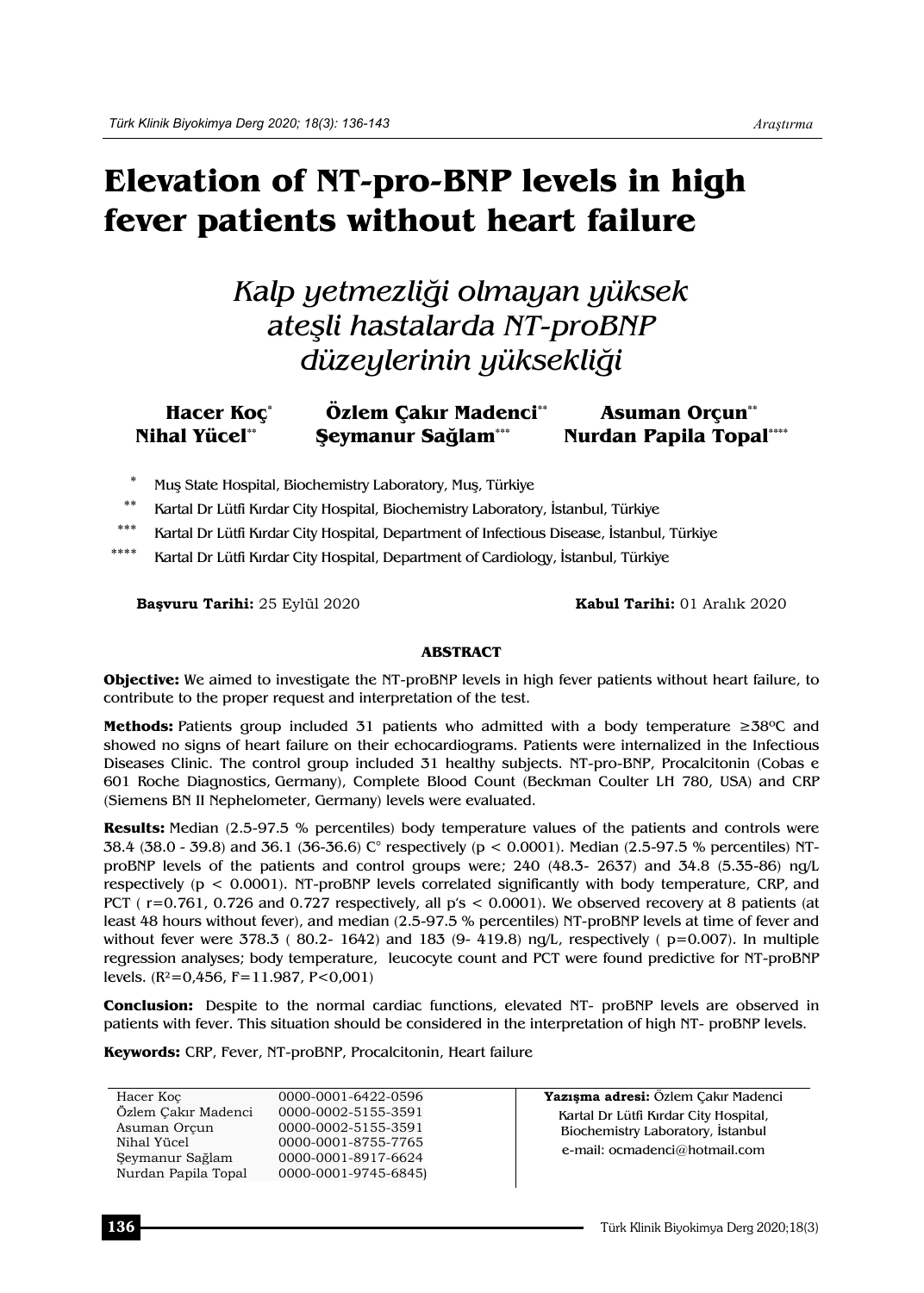#### **ÖZET**

**Amaç:** Kalp yetmezliği olmayan yüksek ateşli hastalarda NT-proBNP düzeylerini değerlendirip testin doğru istem ve yorumuna katkı sağlamayı amaçladık.

**Yöntem:** Çalışma grubu hastaneye  $\geq 38$   $\pi$  C ates nedeniyle başvuran ve ekokardiyografide kalp yetmezliği saptanmayan 31 hastadan oluşmaktadır. Hastalar enfeksiyon hastalıkları kliniğine tedavi ve ileri araştırma amaçlı yatırıldı. Kontrol grubu 31 sağlıklıdan oluşmaktadır. NT-proBNP ve PCT düzeyleri, Cobas e 601 (Roche Diagnostics, Mannheim, Almanya), tam kan sayımı Beckman Coulter LH 780 (Miami-Florida, ABD), CRP ise Siemens BN II Nephelometre (Siemens, Almanya) cihazlarında çalışıldı.

**Bulgular:** Hasta ve kontrol grubunun vücut ısı medyan (2.5-97.5 % persentil) değerleri sırasıyla 38.4 (38.0 - 39.8) ve 36.1 (36-36.6) C° bulundu (p < 0.0001). Medyan (2.5-97.5 % persentil) NT-proBNP düzeyleri hasta ve kontrol grubunda sırasıyla 240(48.3- 2637) ve 34.8(5.35-86) ng/L (p < 0.0001) bulundu. NT-proBNP düzeyleri ile vücut ısısı, CRP ve PCT arasında anlamlı düzeyde korelasyon saptandı (sırasıyla r=0.761, 0.726 ve 0.727, p'ler < 0.0001). Sekiz hastada iyilişme (en az 48 saat ateşsiz dönem) gözlendi ve ateşli dönem ve ateşsiz dönem medyan (2.5-97.5 % persentil) NT-proBNP düzeyleri sırasıyla 378.3 (80.2- 1642) ve 183 (9- 419.8) ng/L bulundu (p=0.007). Çoklu regresyon analizinde vücut ısısı, lökosit sayısı ve PCT NT-proBNP düzeyleri üzerinde etkili bulundu. (R²=0,456, F=11.987, P<0,001)

**Sonuç**: Normal kardiyak fonksiyona rağmen yüksek ateşli hastalarda artmış NT-proBNP düzeyleri gözlendi. Bu durum yüksek NT-proBNP düzeylerini değerlendirirken göz önüne alınmalıdır.

**Anahtar Sözcükler:** CRP, Ateş, NT-proBNP, Prokalsitonin, Kalp yetmezliği

#### **INTRODUCTION**

Natriuretic peptides (NP's) play a key role in the maintenance of cardiovascular homeostasis as regulatory hormones against volume and pressure overload (1). Brain natriuretic peptide (BNP) is the most widely used NP in clinical practice; it is measured either as a biologically active form of 32 amino acids, BNP1-32 or inactive amino terminal part of 76 amino acids, NT-proBNP. BNP plasma levels are low in healthy individuals but it is drastically increased in congestive heart failure (CHF). In CHF, both BNP and NT-proBNP are directly synthesized in response to the myocardial wall stress caused by the volume and pressure overload (2, 3, 4). The biological function of BNP is to reduce the preload and afterload of the heart via natriuresis, diuresis, and vasodilatation. The increased plasma NP levels in heart failure (HF) patients are found directly proportional to the severity of the CHF according to the New York Heart Association classification (4). Both are useful in the differential diagnosis of cardiac dyspnea from other origins of dyspnea (5). NP measurement as an initial diagnostic tool is especially beneficial in the absence of echocardiography (ECHO); the increased values indicate further examination and the normal values exclude the necessity of ECHO. The probability of CHF development in patients with normal plasma NP levels is very low (6). BNP and NT-proBNP are prognostic predictors in acute heart failure(4) and hypertension (7). The serial measurements of NPs help monitor CHF therapy since there are well-documented correlations between NP's levels and simultaneous hemodynamic and left ventricular function indicators (8).

Factors such as age and sex affect BNP and NT-proBNP levels; NP's levels rise with age (9) and are higher in women in every age group (10). On the other hand, lower NP levels are detected in obese individuals (1). Although BNP/NT-proBNP are widely used in the diagnosis and exclusion of CHF, their plasma levels are also increased in other diseases. These diseases may be of cardiac origins such as myocardial, cardiac valve diseases and atrial fibrillation or non-cardiac origins such as primary pulmonary diseases, anemia, stroke, subarachnoidal hemorrhage, hyperthyroidism, renal failure and septic shock (4,11,12,13,14).According to the animal and tissue culture experiments, there is significant evidence that the production and secretion of NPs are activated by endotoxins and inflammatory mediators (15).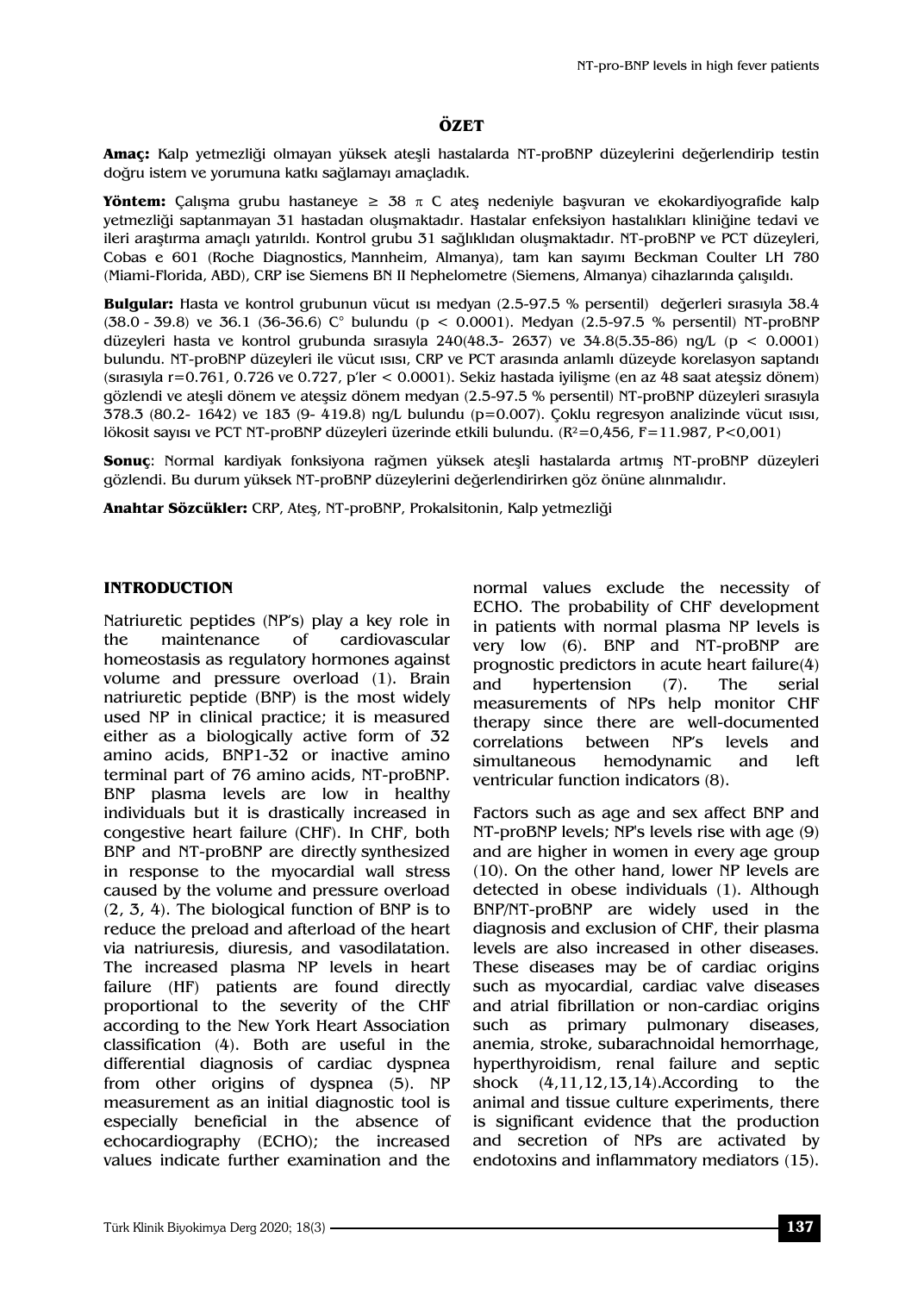The synthesis of NP's has stimulated ba various growth factors and cytokines including interleukin-1®, TNF-(, leukemia inhibitor factor (16, 17, 18). It is also shown that IL-6 induces ANP and BNP gene expression in rat ventricular myocytes (19). NP's are also shown to be expressed in specific immune tissues and cells such as timus, spleen, lymph nodes, tonsils; BNP plays a role in inflammation (20, 21).Based on this knowledge on the association of NP's with the inflammatory process, BNP levels were investigated in inflammatory and infectious diseases, sepsis, or critical illness (22, 23, 24) and high BNP levels were observed in infected patients without severe sepsis or septic shock.(25).

In this study; we aimed to investigate the NTproBNP levels in high fever patients without heart failure, to contribute to the proper request and interpretation of the test.

## **METHODS**

## **Study design and subjects**

A total of 38 patients (males; 47.3 %, females; 52.7 %) attending to the emergency department (ED) of the hospital with fever (≥38°C) between October 2017-January 2018 were evaluated in this prospective observational study. All the patientswere conscious, oriented, non-pregnant, and normotensive with no-cardiacdisease history. Body temperatures were measured at the tympanic membrane by infrared technology with Covidien Genius2 (Mansfield, USA) thermometer (Accuracy  $+/-0.1$ °C, given by the manufacturer) by trained nurses at the time of admission to ED. Blood culture, urine culture, complete blood cell count,C-reactive protein (CRP), procalcitonin (PCT), and NTproBNP analyses were performed without delay from the patients whose body temperatures ≥38ºC. Urinalysis, complementary diagnostic serological and microbiological tests, and additional cultures were performed if required. To exclude comorbid CHF and cardiac valve disease, ECHO was performed in the first 24 hours by the same cardiology specialist, and 7 patients (4 females, 3 males) were excluded because of cardiac pathologies such as diastolic dysfunction, valve disease, infective endocarditis or pulmonary hypertension.

Thus; 31 patients (48.3% males, 51.7% females) with normal ECHO signs who were internalized in infectious Diseases Clinic for further evaluation and therapy were included in the study. Median (2.5-97.5 percentiles) values for age was 44 (19-62.7) years. The control group consisted of 31healthy hospital staff volunteers (45.2% males, 54.8 % females) and median (2.5-97.5 percentiles) values for age was 41.7 (19-61) years.

## **Sampling**

Antecubital vein area was wiped with 70% alcohol and 2% chlorhexidine and oneset of blood culture specimens (1 aerobe, 1 anaerobe) were taken in BD BACTEC (Becton Dickinson, New Jersey, USA; lot no:7297961) culture bottles. Blood was collected in BD (Beckton Dickonson, New Jersey, USA; lot no: 7275502) vacutainer tubes with pure gel for NT-proBNP, PCT, and CRP tests, and in BD (Beckton Dickonson, New Jersey, USA; lot no: 7142798) vacutainer tube with dipotassium ethylenediaminetetraacetic acid for complete blood count. The second set of blood cultures were taken from the other antecubital vein after 5-30 minutes. Blood samples were centrifuged at 1500 g for 10 min and studied without delay The patient was informed about the urine culture and requested towash the hands and wipe the genital area from front to back with a soapy gauze then take mid-flow urine into the sterile urine container Firatmed (Ankara, Turkey; lot:1703).

### **Methods**

NT-proBNP (lot no22774806) and PCT ( lot no 27885702) was measured by Cobas e 601 (Roche Diagnostics, Mannheim, Germany) with the electrochemiluminescence method. CRP was measured with the nephelometric method by Siemens BN II Nephelometer (Siemens, Germany). with Siemens Cardio Phase hsCRP kit (Marburg, Germany; lot no: 167561D). Complete blood cell count was measured by Beckman Coulter LH 780 analyzer (Miami-Florida, USA).

### **Statistical Analysis**

The distribution of data was assessed by the Kolmogorov–Smirnov test, and since the data were abnormally distributed, results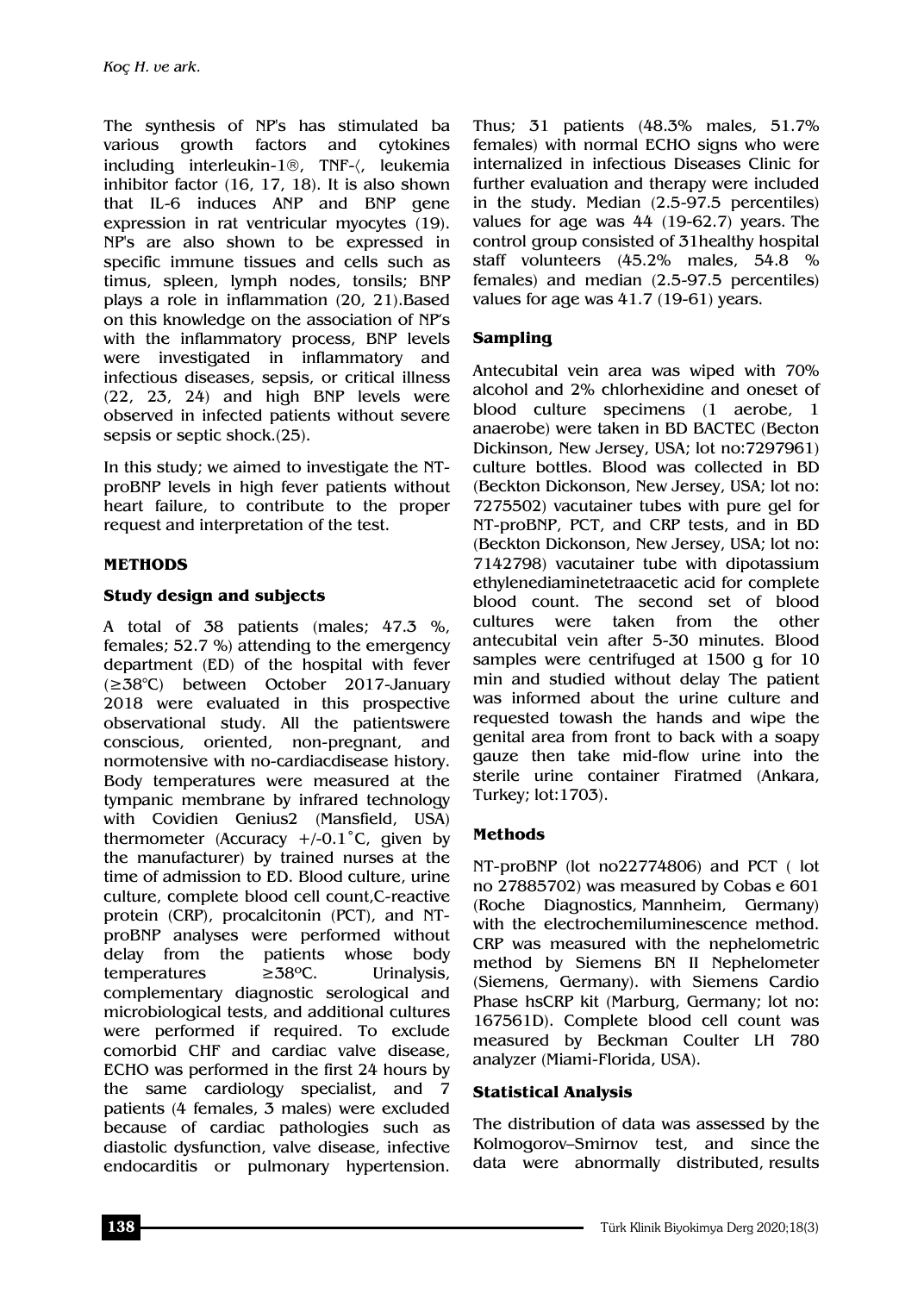were expressed as median (2.5–97.5 percentiles). The non-parametric data were compared using theMann-Whitney U test for independent samples and the Wilcoxon test for paired samples. The correlation of NTproBNP levels with body temperature, CRP, PCT and leucocyte count was measured by Spearman correlation. MedCalc Statistical Software (version 12,Med- CalcSoftware, Mariakerke, Belgium) was used. To investigate the impact of body temperature, CRP, and PCT on patients' NT-proBNP levels, multiple regression analysis was performed using SPSS program (Statistical Package for Social Science, version 25;Chicago, IL). The level of significance was set at  $p < 0.05$ .

Informed consent of the patients was obtained and the study was approved by theethical committee of our institution. Decision number: 2017/514/114/5

## **RESULTS**

A total of 62 participants (53.2% female) with a median age of 42.8 years were included in the study. The summary statistics of the patient and the control group was shown in Table 1. Comparisons of NT-proBNP levels for the patients and control groups were shown by Box and Whisker graphs as median, 25-75% percentiles, lower-upper limit, and extreme values (Figure 1). The diagnosis and characteristics of the patients among age, gender, body temperature, and NT-proBNP levels were summarized in Table 2.

NT-proBNP levels correlated significantly with body temperature, CRP, and PCT (p's <0.0001, r=0.761, 0.726 and 0.727 respectively) but there was no significant correlation between NT-proBNP and leukocyte count.In multiple regression analyses with NT-proBNP as dependent variable and body temperature, CRP, leucocyte count and PCT as independent variables; body temperature, leucocyte count and PCT were predictive variables for NT-proBNP (R²=0,456, F=11.987 P<0,001 (Table 3).The patient group was divided into

subgroups as culture-positive andculturenegative and although culture-positive patients had higher NT-proBNP levels; there was no significant difference between the two groups. (P=0.058) (Figure 2). During hospitalization body temperatures of 8 patients decreased to the normal levels thus second blood samples were taken to compare NT-proBNP levels with the timeof fever and without fever. There was a significant difference betweenNT-proBNP levels of two periods (P=0.0078). NT-proBNP levels and change % at the time of fever and without fever were shown in Table 4.



**Figure 1.** Box and Whisker plot of NT-proBNP levels in patient and control groups.(The values of the control group are multiplied by 10.)



**Figure 2.** Box and Whisker plot of NT-proBNP levels in culture positive and culture negativepatients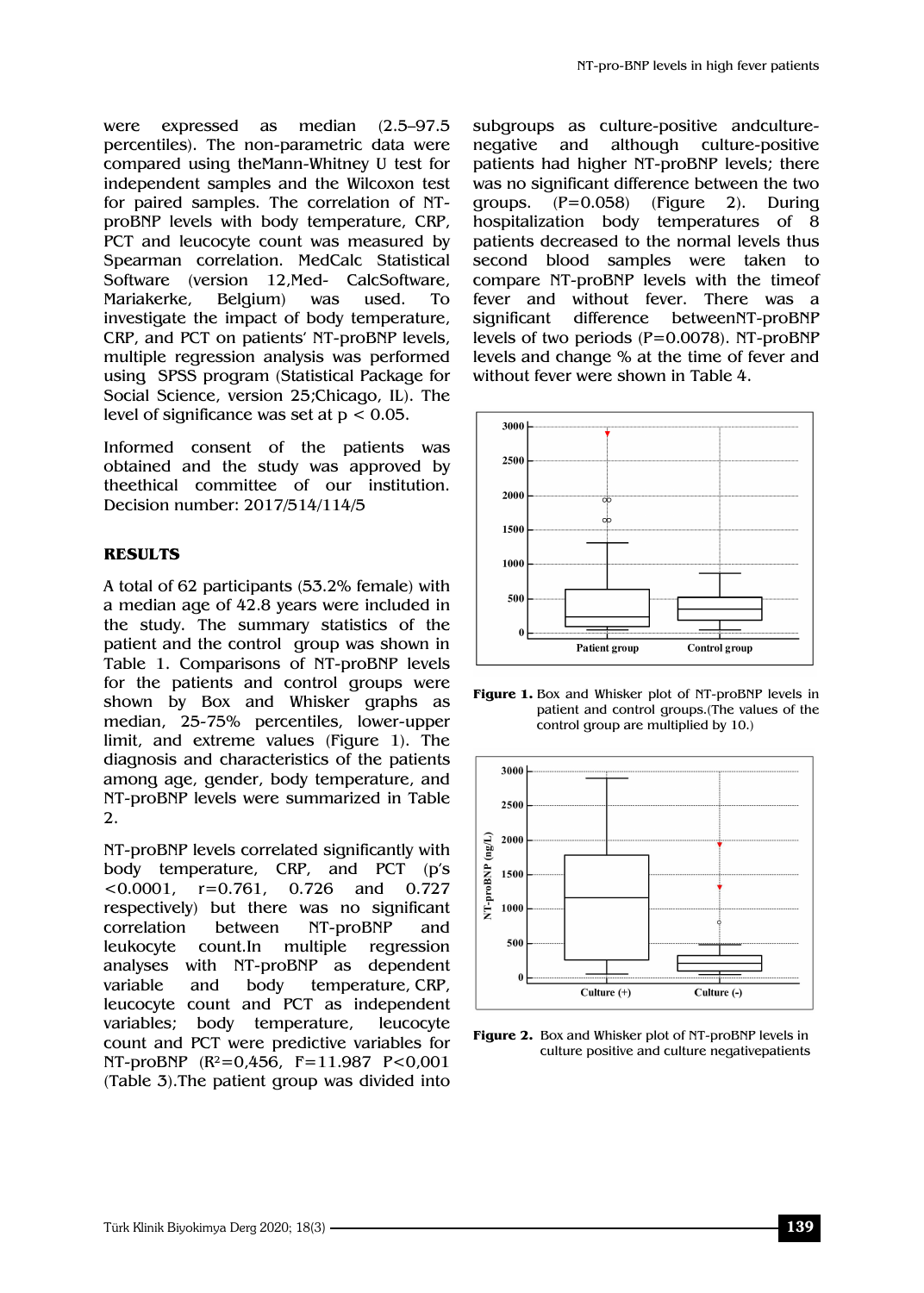#### **Table 1.** Summary statistics of the patient and control groups.

| <b>Parameter</b>      | <b>Control Group</b><br>Median<br>$(2.5 - 97.5\%$ Percentile) | <b>Patient Group</b><br>Median<br>$(2.5 - 97.5\%$ Percentile) | Р         |
|-----------------------|---------------------------------------------------------------|---------------------------------------------------------------|-----------|
| Age (year)            | 44 (19-63)                                                    | 41.7 (19-61)                                                  | 0.640     |
| Gender(F/M)           | 17/14                                                         | 16/15                                                         | 0.801     |
| Body temperature (°C) | $36.1(36-36.6)$                                               | 38.4 (38-39.8)                                                | $*0.0001$ |
| $CRP$ (mg/L)          | $2.8(1.25 - 3.17)$                                            | $163(12.3 - 331)$                                             | $*0.0001$ |
| PCT $(\mu q/L)$       | $0.03(0.01-0.08)$                                             | $0.30(0.03-18.5)$                                             | $*0.0001$ |
| $NT-proBNP$ (ng/L)    | 34.8 (5.35-86)                                                | 240 (48.3-2637)                                               | $*0.0001$ |

 $*p<0.05$ 

|  | <b>Table 2.</b> Summary statistics of the patient group |  |  |
|--|---------------------------------------------------------|--|--|
|  |                                                         |  |  |

| <b>Diagnosis</b>                                               | Age(Years)      | Gender | <b>Body</b><br>Temperature(°C) | $NT-$<br><b>proBNP</b><br>(ng/L) | <b>Culture</b>                    |
|----------------------------------------------------------------|-----------------|--------|--------------------------------|----------------------------------|-----------------------------------|
| Soft tissue infection                                          | 49              | Male   | 38                             | 55.5                             | <b>Negative</b>                   |
| Febrile neutropenia                                            | 55              | Male   | 38.9                           | 693                              | Tissue:Aspergillus<br>Flavus      |
| Urinary tract infection<br>/epididimorsit                      | 60              | Male   | 38.4                           | 322                              | <b>Negative</b>                   |
| Spondylodiscitis                                               | 56              | Female | 38.3                           | 116                              | <b>Negative</b>                   |
| Febrile neutropenia                                            | 46              | Female | 39                             | 95.9                             | <b>Negative</b>                   |
| Fever of unknown origin                                        | 34              | Female | 38.2                           | 186                              | <b>Negative</b>                   |
| Soft tissue infection                                          | 60              | Male   | 38                             | 240                              | <b>Negative</b>                   |
| Pneumonia/urinarytract infection                               | 22              | Male   | 38                             | 1936                             | <b>Negative</b>                   |
| Urinary tract infection                                        | 52              | Male   | 38                             | 55.7                             | <b>Negative</b>                   |
| Menenjit                                                       | 44              | Male   | 38.7                           | 209                              | <b>Negative</b>                   |
| Febrile neutropenia/Bacteraemia/<br>urinary tract infection    | 53              | Female | 39                             | 1641                             | Blood+Urine<br>Escherichia Coli   |
| Urinary tract infection                                        | 24              | Male   | 38                             | 309                              | <b>Negative</b>                   |
| <b>Brucella</b>                                                | 54              | Male   | 39                             | 434                              | Blood:Brucella                    |
| B Bacteraemia/ urinary tract<br>infection                      | 42              | Female | 38.3                           | 1935                             | Blood+Urine<br>Escherichia Coli   |
| Acute retroviral syndrome                                      | 26              | Male   | 38.8                           | 75                               | <b>Negative</b>                   |
| Febrile neutropenia/Tifilitis                                  | 34              | Male   | 38                             | 188                              | <b>Negative</b>                   |
| Fever of unknown origin                                        | 26              | Female | 38                             | 478                              | <b>Negative</b>                   |
| Fever of unknown origin                                        | 52              | Male   | 38                             | 801                              | <b>Negative</b>                   |
| Upper respiratory tract infection<br>+ urinary tract infection | 19              | Male   | 38.5                           | 91.4                             | Urine; Escherichia<br>Coli        |
| Complicated urinary tract<br>infection                         | 46              | Female | 38.1                           | 211                              | <b>Negative</b>                   |
| Complicated urinary tract<br>infection                         | 35              | Female | 40.1                           | 1315                             | <b>Negative</b>                   |
| Complicated urinary tract<br>infection /Pneumonia              | 52              | Female | 38.2                           | 331                              | <b>Negative</b>                   |
| Diabetic foot infection                                        | 63              | Male   | 38.3                           | 2904                             | Wound:<br>Enterobacter<br>cloacae |
| Cellulite                                                      | 54              | Female | 38.1                           | 80.2                             | <b>Negative</b>                   |
| Upper respiratory tract infection                              | $\overline{33}$ | Female | 38.8                           | 313                              | <b>Negative</b>                   |
| Febrile neutropenia                                            | 41              | Male   | 38.2                           | 46.2                             | <b>Negative</b>                   |
| Spondilodiskit/prosthesis<br>infection                         | 62              | Female | 38.5                           | 188                              | <b>Negative</b>                   |
| Febrilnötropeni/oral candidiyazis                              | 22              | Female | 38                             | 196                              | <b>Negative</b>                   |
| Catheter infection                                             | 20              | Female | 39                             | 1642                             | Blood:Staphylococc<br>us aureus   |
| Oralcandidiasis/lower respiratory<br>tract infection           | 40              | Female | 38                             | 54                               | Sputum:Haemophil<br>us influenzae |
| Still disease                                                  | 19              | Female | 38.7                           | 424                              | <b>Negative</b>                   |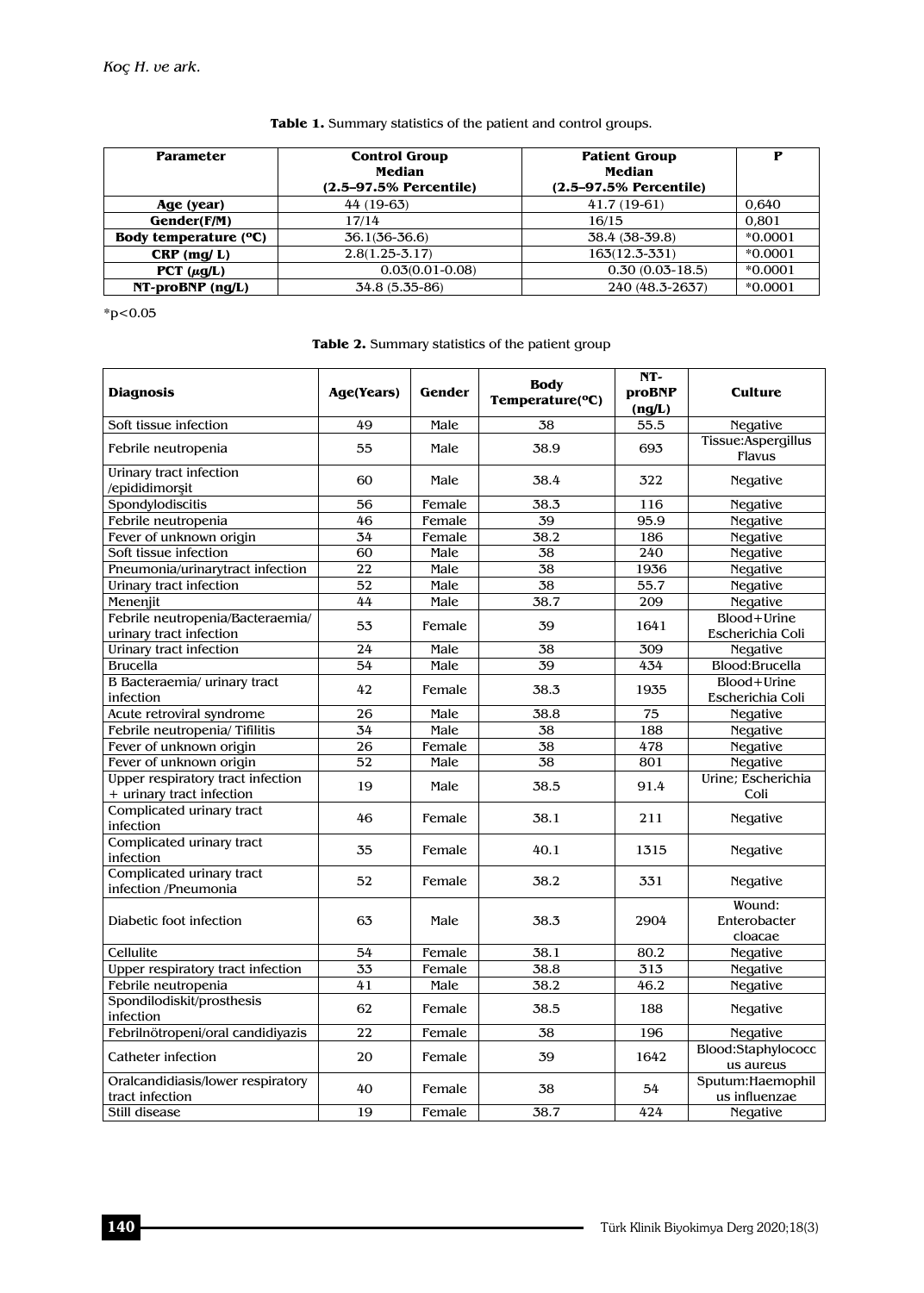| <b>Variables</b>        |           | <b>Unstandardized Coefficients</b> | <b>Standardized</b><br><b>Coefficients</b> | t        | Sig.  |
|-------------------------|-----------|------------------------------------|--------------------------------------------|----------|-------|
|                         |           | <b>Std.Error</b>                   | <b>Beta</b>                                |          |       |
| (Constant)              | $-8725.7$ | 2587.4                             |                                            | $-3.372$ | 0.001 |
| <b>Body Temperature</b> | 233.9     | 70.1                               | 0.49                                       | 3.339    | 0.001 |
| CRP                     | $-1.21$   | 1.02                               | $-0.225$                                   | $-1.184$ | 0.214 |
| <b>Leucocyte Count</b>  | 0.04      | 0.01                               | 0.316                                      | 3.687    | 0.001 |
| <b>PCT</b>              | 45.9      | 17.5                               | 0.447                                      | 2.621    | 0.01  |

| Table 3. Multiple Lineer Regression analyses using body temperature, CRP, PCT and leucoyte count as independent |  |
|-----------------------------------------------------------------------------------------------------------------|--|
| variables.                                                                                                      |  |

 $(R^2=0.457, F= 11.987, ANOVA p < 0.0001)$ 

**Table 4.** NT-proBNP levels of 8 patients at time of fever and without fever.

| NT-proBNP (ng/L)  |                      | (%) Change |           |  |
|-------------------|----------------------|------------|-----------|--|
| <b>With Fever</b> | <b>Without fever</b> |            | P         |  |
| 186               | 107.9                | 41.9       | $*0.0078$ |  |
| 693.4             | 222                  | 67.9       |           |  |
| 322.4             | 193                  | 40.1       |           |  |
| 91.4              | 24.2                 | 73.5       |           |  |
| 434.3             | 173                  | 60.1       |           |  |
| 80.2              | 9.03                 | 88.7       |           |  |
| 801.3             | 319.1                | 60.1       |           |  |
| 1642              | 419.8                | 74.4       |           |  |

\*P<0.005

### **DISCUSSION**

In this study, we investigated the NT-proBNP levels in patients with fever and without heart failure. We determined higher NT-proBNP levels in patients with fever compared to the control group. In 8 patients whose second measurements could be performed and recovery was observed, NT-proBNP levels decreased as the body temperature turned to the normal.

It has been shown that inflammatory cytokines play a role in the pathogenesis of HF. They also affect the natriuretic peptide levels in non-cardiac failure patients. Therefore they have been largely investigated in sepsis or septic shock patients. During response to infection/ inflammation, endothelium-derived substances such as adrenomedullin and endothelin are released. They are both important in vasculer tone regulation. Adrenomedullin causes vasodilation and endothelin is the potent vasoconstrictor. Vila et al. showed an increse in NT-proBNP levels in response to the bacterial endotoxininduced inflammation in 10 males who received lipopolysaccharide (LPS).There was a correlation between NT-proBNP levels and heart rate, body temperature, CRP and IL1

levels after endotoxin (22). Lipopolysaccharides and pro-inflammatory cytokines stimulated the expression of BNP mRNA and protein secretion via p38 MAP kinase activation depending on dose ın a study conducted in cultered rat myocytes (26).In humans; a series of neuroendocrine and immune changes interact with each other during response to the bacterial endotoxins (27) and mediators of inflammation like IL-1, IL-6, and TNF are assumed as stimulants of BNP secretion (28). Goritsas et al. investigated BNP levels as a prognostic marker in community-acquired infections. They observed that NT-proBNP levels were significantly higher than the control group and the highest levels were observed in lower respiratory tract infection patients. They also found that NT-proBNP was a prognostic marker of the infection (23). Similar to our findings; in a study by Castillo et al, a significant decrease was observed in NT-proBNP levels of 9 patients with septic shock after recovery (24). Piechota et al. found a significant correlation between NT-proBNP, CRP, and PCT levels in 20 patients with sepsis. The correlation was more significant with NT-proBNP and CRP than NT-proBNP and PCT. NT-proBNP levels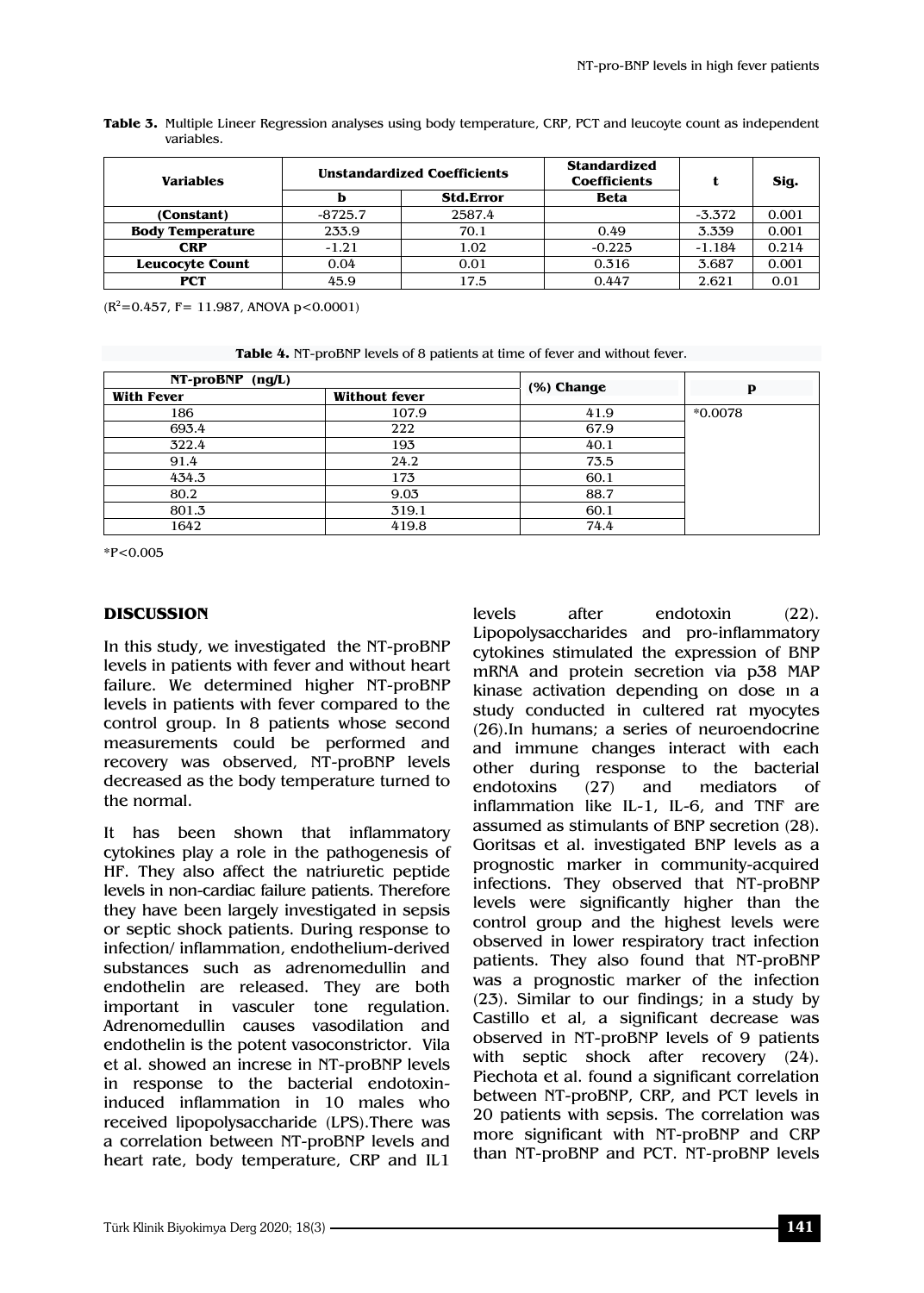were significantly lower in the survivor group than non-survivors (29). Similarly, Rudiger et al. showed a significant positive correlation with NT-proBNP, CRP, and leukocyte count in 12 critically ill patients and concluded that NT-proBNP and BNP levels were influenced by the systemic inflamatuar response(30).We showed significant correlation between NTproBNP levels and body temperature, CRP and PCT but we couldn't show correlation between NT-proBNP levels and leucocyte count. The discrepancy between studies could arise from the diversity of patient characteristics; this study was performed in critically ill patients with septic shockwhile our study group consisted of patients with fever but without sepsis and heart failure and in generally stable status. Further researches with large populations are needed to show the relation between NT-proBNP levels and parameters showing systemic inflamatuar response. The variety of the diseases inducing fever and inclusion or exclusion of non-infective febrile patients might also cause the difference. In a study by Varpula et al.; a correlation was observed between positive blood culture and NT-proBNP levels in 254 severe sepsis and septic shock patients, and positive blood culture was shown as the predictor on NT-proBNP levels in linear regression analysis (31). In our study, although culture-positive patients had higher NT-proBNP levels; there was no significant difference between the two groups**.** In our study; body temperature,

leucocyte count and PCT were found as the predictive variables for NT-proBNP levels.

In our control group; NT-proBNP levels showed great variability. Thus it would be more accurate to evaluate NT-proBNP increase with comparison to individual basal levels and percent differences might correlate better with the pathophysiology of the illness and so with other biochemical parameters. The lack of basal and/or secondary NT-proBNP levels of all patients was one of the limitations of our study. The other limitation was the heterogeneity of the disease for the patients' group. Besides we didn't have a sufficient number of patients to form homogenous subgroups.

We concluded that; despite to the normal cardiac functions, elevated NT- proBNP levels are observed in patients with fever. This situation should be considered in the interpretation of high NT- proBNP levels.

**Ethical considerations:** The patient gave informed consent and the study was approved by the Ethics Review Committee of Kartal Dr Lütfi Kırdar Research and Training Hospital 2017/514/114/5.

**Conflict of interest:** Authors declare that there is no conflict of interest.

**Financial Disclosure:** The authors declared that this study has received no financial support.

#### **KAYNAKLAR**

- 1. Maisel AS, Duran JM, Wettersten N. Natriuretic Peptides in Heart Failure: Atrial and B-type Natriuretic Peptides. Heart Fail Clin. 2018 ;14:13-25. doi: 10.1016/j.hfc.2017.08.002
- 2. Yoo BS. Clinical Significance of B-type Natriuretic Peptide in Heart Failure. J Lifestyle Med. 2014; 4:34- 8. doi: 10.15280/jlm.2014.4.1.34
- 3. Chowdhury P, Kehl D, Choudhary R, Maisel A. The use of biomarkers in the patient with heart failure. Curr Cardiol Rep. 2013;15:372. doi:10.1007/ s11886-013-0372-4
- 4. Pandit K, Mukhopadhyay P, Ghosh S, Chowdhury S. Natriuretic peptides: Diagnostic and therapeutic use. Indian J Endocrinol Metab. 2011;15:345-353. doi:10.4103/2230-8210.8697
- 5. McKelvie RS, Moe GW, Ezekowitz JA, et al. The 2012 Canadian Cardiovascular Society heart failure management guidelines update: focus on acute and chronic heart failure. Can J Cardiol 2013; 29:168
- 6. Ponikowski P, Voors AA, Anker SD, et al. 2016 ESC Guidelines for the diagnosis and treatment of acute and chronic heart failure: The Task Force for the diagnosis and treatment of acute and chronic heart failure of the European Society of Cardiology (ESC)Developed with the special contribution of the Heart Failure Association (HFA) of the ESC [published correction appears in Eur Heart J. 2016 Dec 30]. Eur Heart J. 2016;37:2129-2200. doi: 10.1093/eurheartj/ehw128
- 7. Hildebrandt P, Boesen M, Olsen M, Wachtell K, Groenning B. N-terminal pro brain natriuretic peptide in arterial hypertension--a marker for left ventricular dimensions and prognosis. Eur J Heart Fail. 2004;6: 313-317. doi:10.1016/j.ejheart. 2004. 01.001